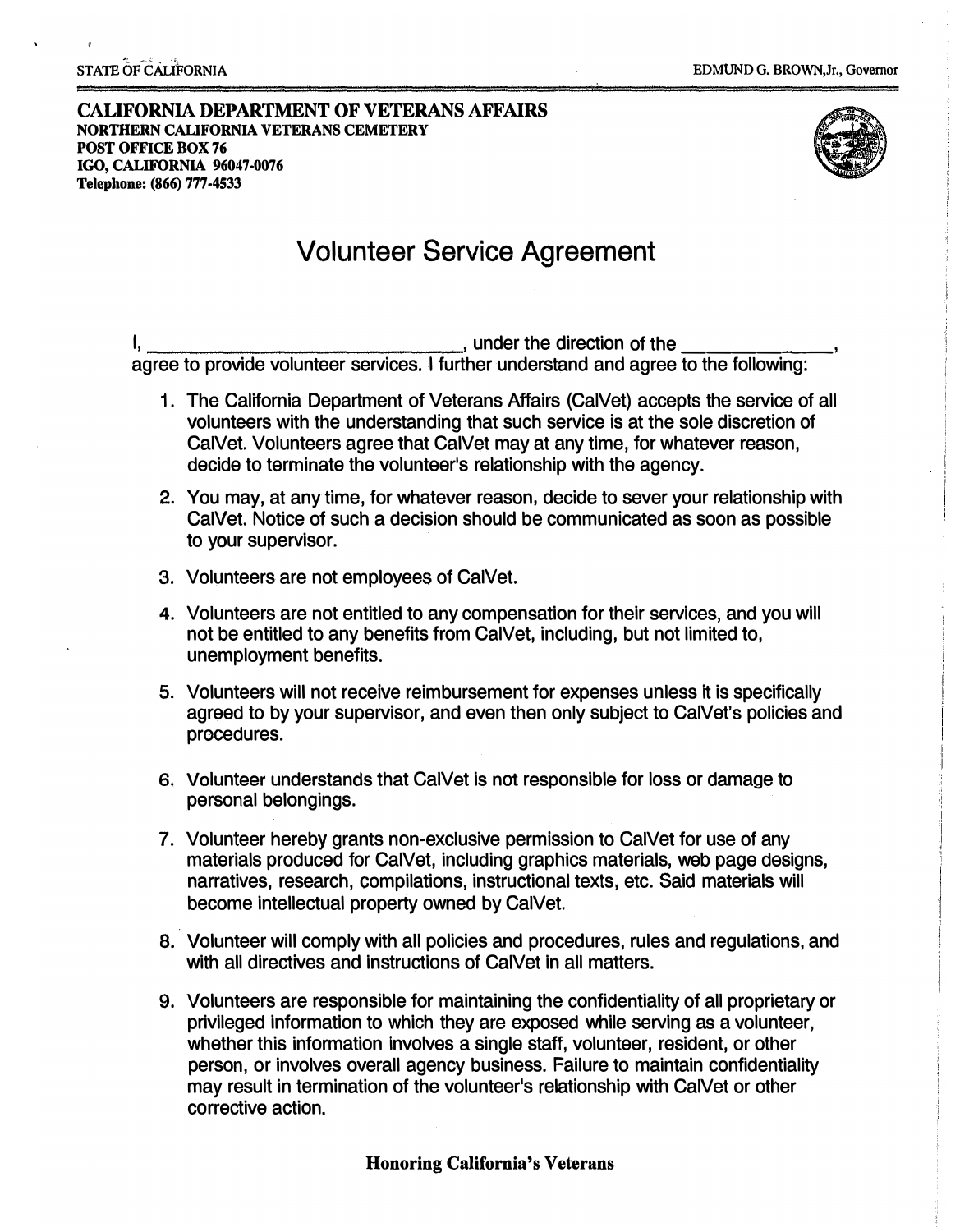- 10. Should volunteer willingly and knowingly release confidential information, Volunteer may be liable criminally or civilly for damages as a result thereof and as provided by law.
- 11. In the event of a workplace injury, worker's compensation coverage will be extended to Volunteers within CalVet. Any job-related illness or injury must be reported promptly to your supervisor. For information regarding workers compensation coverage and reporting requirements, please see the CalVet Human Resources Department.
- 12. As a member of the CalVet community, you will be subject to CalVet policies on safety and security; non- discrimination, including sexual harassment; equal opportunity; drug and alcohol abuse; intellectual property; confidentiality of records; conflict of interest; etc. You should familiarize yourself with these policies, as well as any departmental policies applicable to you.
- 13. Volunteer understand that CalVet has a zero-tolerance policy against any type of violence, threat or intimidation, implied or actual in the workplace. Volunteer agrees to comply with this policy, and recognizes that he/she will also be protected by it.
- 14. Volunteers who do not adhere to the rules and procedures of the agency or who fail to satisfactorily perform their volunteer assignment are subject to dismissal. Possible grounds for dismissal may include, but are not limited to, the following: gross misconduct or insubordination, theft of property or misuse of CalVet materials, abuse or mistreatment of residents, staff, other volunteers or members of the public, failure to abide by CalVet's policies and procedures, and failure to satisfactorily perform assigned duties.
- 15.As a volunteer, you will not be authorized to act on behalf of CalVet in business matters, such as purchasing, contracts, or contact with media.
- 16. Once you have made a commitment to a particular department or volunteer assignment, you will perform the tasks assigned to you to the best of your ability.
- 17. Volunteer is expected to meet time commitments or to provide notice so alternative arrangements can be made.
- 18. To the fullest extent permitted by law, Volunteer hereby agrees to indemnify, hold harmless and defend CalVet, its officers, directors, affiliates, employees, agents, contractors and/or representatives from and against any and all claims, losses, damages, expenses and all other liabilities arising out of or resulting in whole or in part from your performance or failure to perform under this Agreement. The foregoing indemnity shall include, but not be limited to, court costs, attorney's fees, costs of investigation, costs of defense, settlements, and judgments.
- 19. If any one or more of the provisions contained in this Agreement is, for any reason, held to be invalid, illegal or unenforceable in any respect, then to the maximum extent permitted by law, such invalidity, illegality or unenforceability will not affect any other provision of this Agreement. This Agreement's

## **Honoring California's Veterans**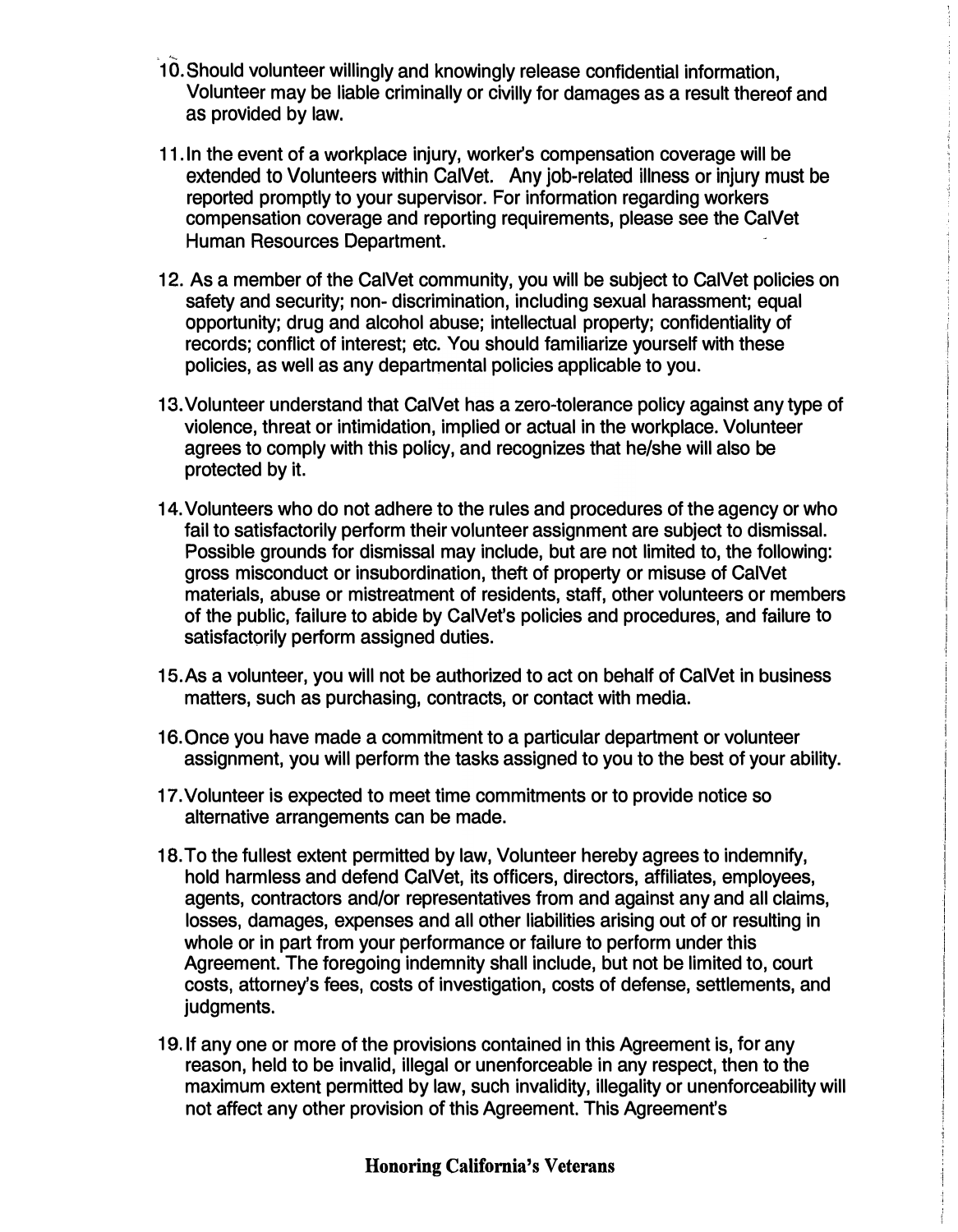indemnification and confidentiality provisions shall survive termination of this Agreement.

- **20.1** understand and agree that no particular schedule or hours of service are guaranteed for the volunteer work I will perform for CalVet, that CalVet may determine at any time that it no longer needs such volunteer services performed, and that I may decide at any time to end my volunteer activities for CalVet.
- 21. Volunteers have an assigned supervisor. That supervisor has the sole responsibility to determine tasks, volunteer hours, performance standards and to select and separate volunteers. A volunteer has no right to an appeal process to retain that position.
- **22.1** commit to the following days and/or hours provided below:

| Days available: M T W Th                                        |
|-----------------------------------------------------------------|
| Times available: Mornings Afternoons<br>Evenings                |
| Length of Assignment Desired: 3 months 6months<br>$6-12$ months |
| <b>Special Projects</b><br>On-call<br>Over a year               |

I acknowledge and understand the Volunteer Service Agreement and I hereby volunteer to perform the duties assigned and to the time commitment that I have provided to CalVet.

Volunteer Date

Supervisor of Volunteer Date

Chief of Operations, Veterans Services Div. Date